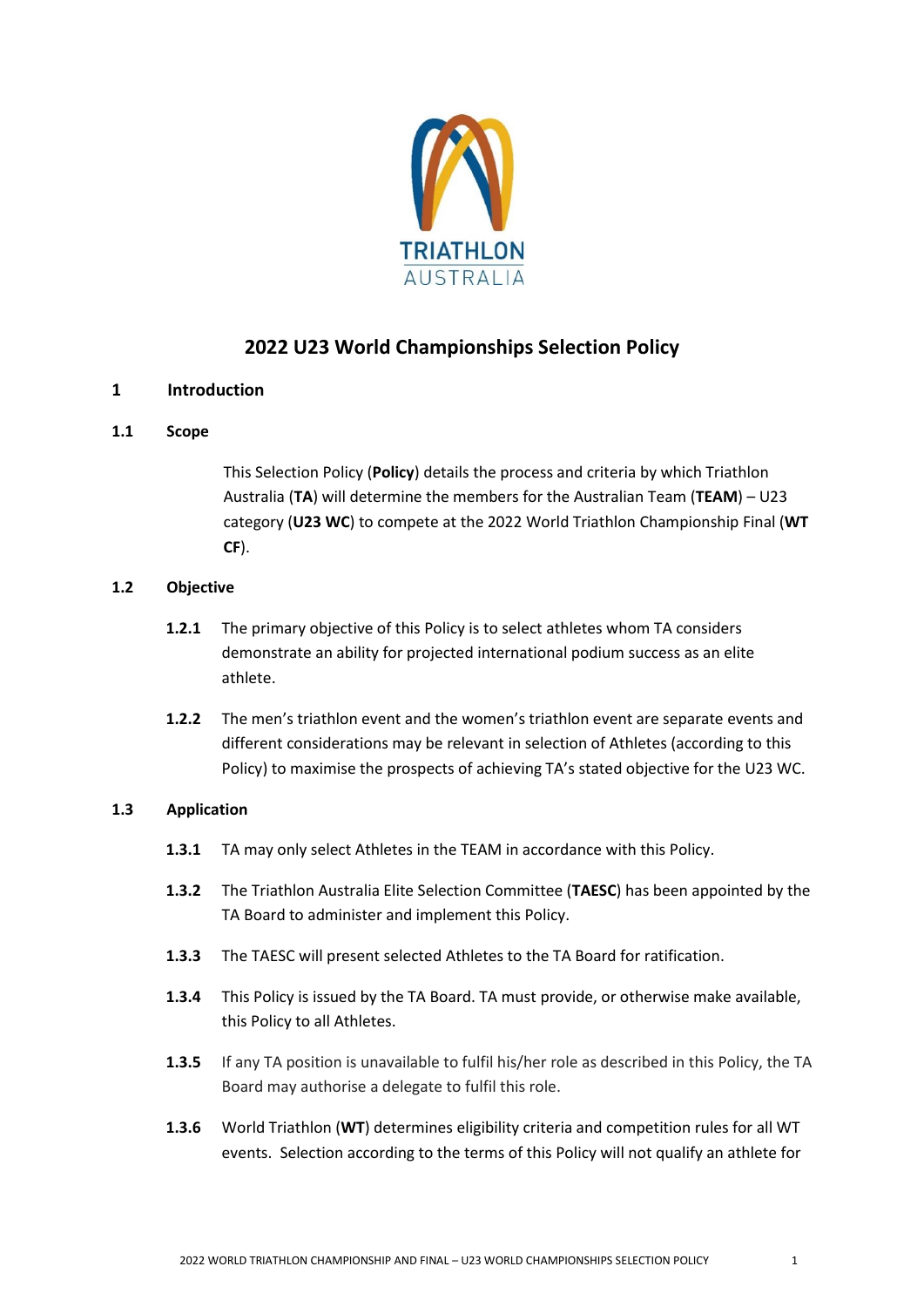participation in the U23 WC if the athlete is not eligible according to the applicable WT eligibility rules.

**1.3.7** Under the current rules, entry to the U23 WC is accepted only through nomination from the National Federation, being TA.

# **2 Eligibility**

- **2.1** TA will not select an Athlete unless, as at the Selection Date, TA is satisfied on reasonable grounds that the Athlete:
	- **(a)** is a current member of TA;
	- **(b)** meets the eligibility requirements for citizenship as determined by the Australian Government;
	- **(c)** satisfies all WT Rules;
	- **(d)** is not serving any current sanctions; and
	- **(e)** if requested by the National Performance Director (**NPD**), agree to and sign the 2022 TA Athlete Agreement prior to confirmation of acceptance of TEAM selection.
		- **(i)** Any selected member of the TEAM not willing to sign the 2022 TA Athlete Agreement may be excluded from the TEAM, and replaced at the discretion of the TAESC.
- **2.2** An Eligible Athlete is an Athlete that meets the requirements in **clause 2.1** above.
- **2.3** If there is any doubt regarding eligibility to compete for Australia, Athletes must contact the Chief Executive Officer (**CEO**) of TA for clarification.

# **3 Qualification of Athlete Quota Positions**

- **3.1** TA may only select Athletes to the TEAM where, under the WT Competition Qualification Criteria, the WT has awarded TA Athlete quota positions.
- **3.2** TA may not select more Athletes than are permitted under the WT Competition Qualification Criteria.
- **3.3** Neither this Policy nor WT requires TA to select the maximum number of athletes to the TEAM for the U23 WC.
- **3.4** Neither this Policy nor the WT requires TA to select any athletes to the TEAM for the U23 WC.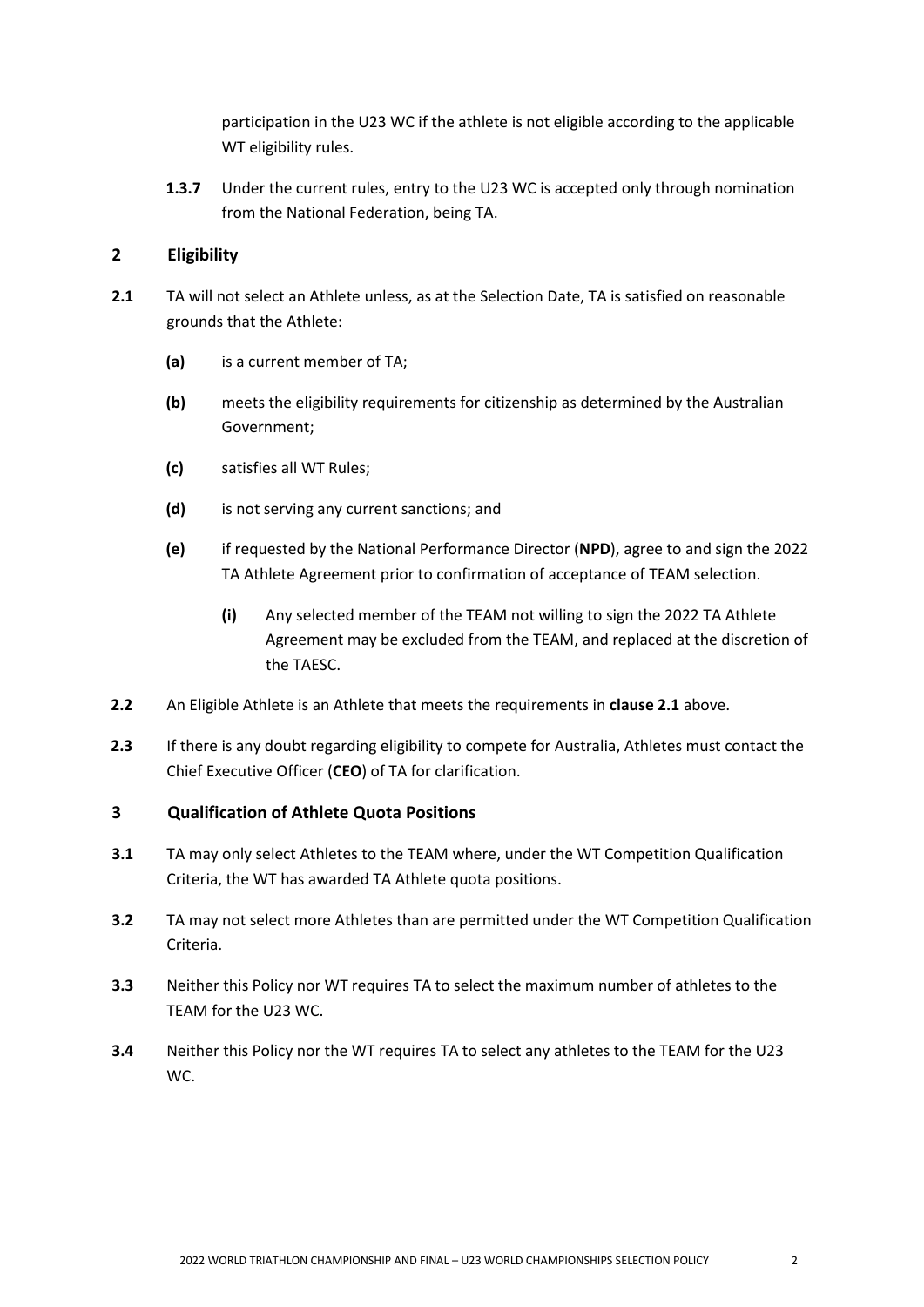### **4 Selection Process**

- **4.1** For the purposes of selection to the TEAM, Eligible Athletes may be selected by:
	- **(a)** Automatic selection; or
	- **(b)** Discretionary selection.
- **4.2** An Eligible Athlete will be selected by automatic selection if they meet any of the following criteria:
	- **(a)** First two (2) placed Australian U23 athletes in the Elite Draft Legal Standard Distance race at the 2022 Mooloolaba Triathlon (13 March 2022), provided they finish within the top eight (8) positions of the race.
		- **(i)** Should the Elite Draft Legal Standard Distance Race at the 2022 Mooloolaba Triathlon be altered from the standard distance swim/cycle/run format, it will be void and will not apply for the purposes of automatic selection.
		- **(ii)** An assessment will be made at 30 days and 7 days from race start on viability of athletes' ability to travel in consideration of border restrictions.
		- **(iii)** Based on the assessment of border restrictions in place, TA reserves the right to void the race for purposes of automatic selection.

#### **OR**

- **(b)** WT Championships Series (**WTCS**) or WT Cup (**WTC**) Performances for races in the window 30 April to 30 June 2022;
	- **(i)** A top twenty (20) result in a WTCS.
	- **(ii)** A top five (5) result in a WTC.
	- **(iii)** If more athletes meet the criteria outlined in **clause 4.2b.i/ii** within the designated window than the quota positions available after the Oceania Elite Standard Distance Championships, the automatic selections will be made based on whoever is ranked highest on the WT ranking at 30 June 2022.

### **OR**

- **(c)** WTCS or WTC Performance for races in the window 1 July to 4 September;
	- **(i)** A top twenty (20) result in a WTCS.
	- **(ii)** A top five (5) result in a WTC.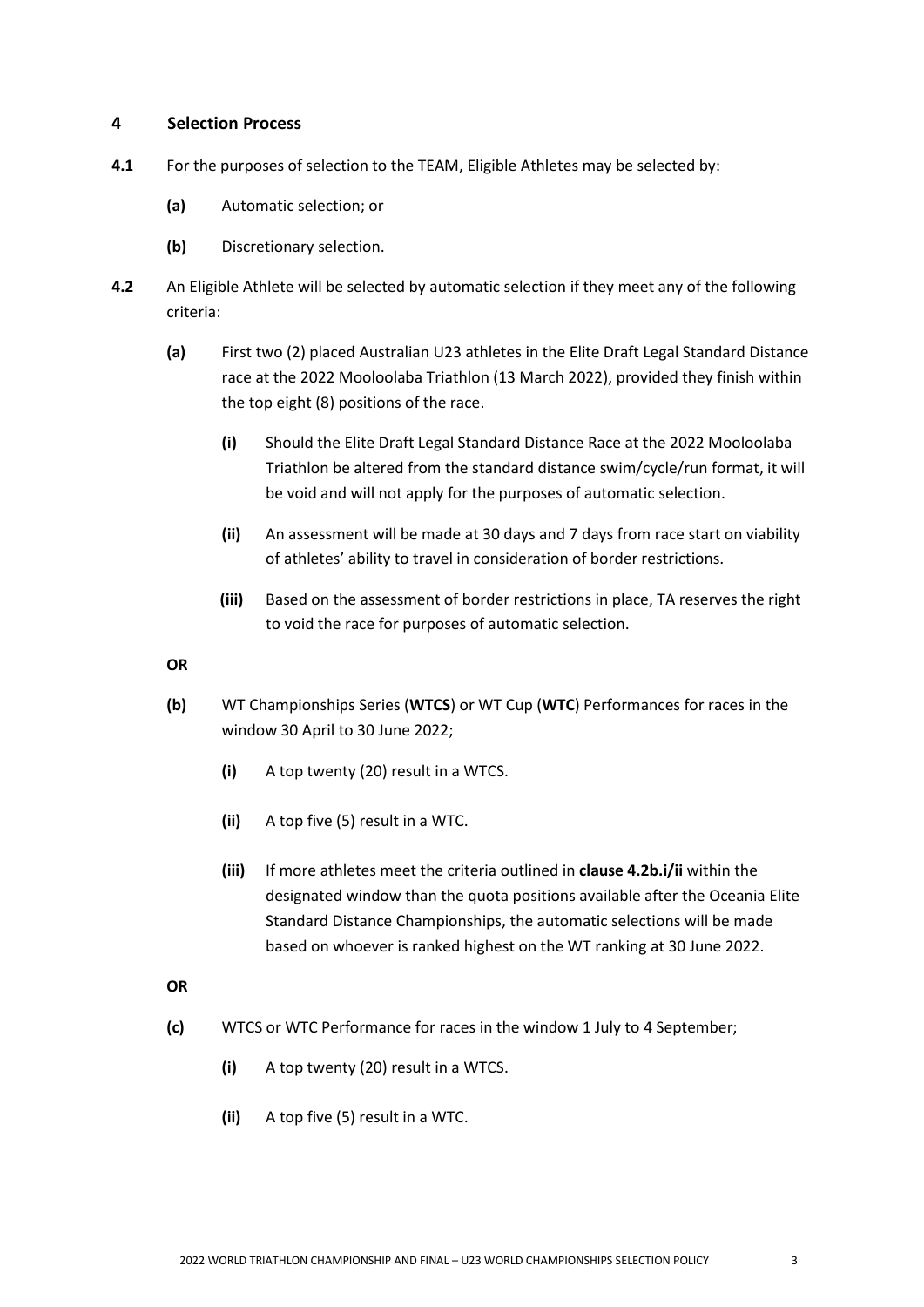- **(iii)** If more athletes meet the criteria outlined in **clause 4.2c.i/ii** within the designated window than the quota positions available after **clause 4.2.a** and **4.2.b**, the automatic selections will be made based on whoever is ranked highest on the WT ranking at 4 September 2022.
- **(iv)** If there is no remaining quota positions available after races outlined in **clause 4.2.a** and **4.2.b** then **clause 4.2.c** will be void and not apply for the purposes of automatic selection.
- **4.3** Any remaining position/s not selected automatically, may be selected via discretionary selection.
	- **4.3.1** In exercising its discretion in selecting positions on the TEAM, the TAESC may (in its absolute discretion) consider any matter it deems relevant in meeting the primary objective outlined in **clause 1.2.** The TAESC may consider performances in races up to and including **4 September 2022.** This discretion is absolute and need not be exercised.
- **4.4** The TAESC reserves the right to use the WT substitution and/or withdrawal rules in order to maximise the potential of any athletes selected in the U23 WC by nominating the highest WT ranked Australian athlete not selected for that event and making the substitution and/or withdrawal according to the rules.

# **5 Reserve Athletes**

- **5.1** The TAESC may identify additional Athletes of each gender as Reserve Athletes.
- **5.2** In exercising its discretion to select Reserve Athletes, the TAESC may (in its absolute discretion) consider any relevant matter.
- **5.3** Reserve Athletes may be ranked by the TAESC and will only be chosen from among Eligible Athletes.
- **5.4** Athletes selected as a Reserve according to this Policy will not be members of the TEAM unless they replace a TEAM member by operation of this Policy OR additional quota spots become available from WT.

# **6 Team Membership Conditions**

- **6.1** On selection to the TEAM, all Athletes, including named Reserve Athletes, must comply with the TA's Standard [Event/Team Representation Continuing Form, Fitness and Medical](http://www.triathlon.org.au/Assets/Triathlon+Australia+Digital+Assets/Athlete+Fitness+and+Medical+Obligations.pdf)  [Assessment Obligations,](http://www.triathlon.org.au/Assets/Triathlon+Australia+Digital+Assets/Athlete+Fitness+and+Medical+Obligations.pdf) dated November 2018.
- **6.2** If an Athlete does not meet either the requirements or obligations set out in TA's Standard Event/Team Representation Continuing Form, Fitness and Medical Assessment Obligations, TA may, via the discretion of the NPD, exclude the Athlete from the selected Athletes and nominate a Reserve Athlete to replace the withdrawn Athlete.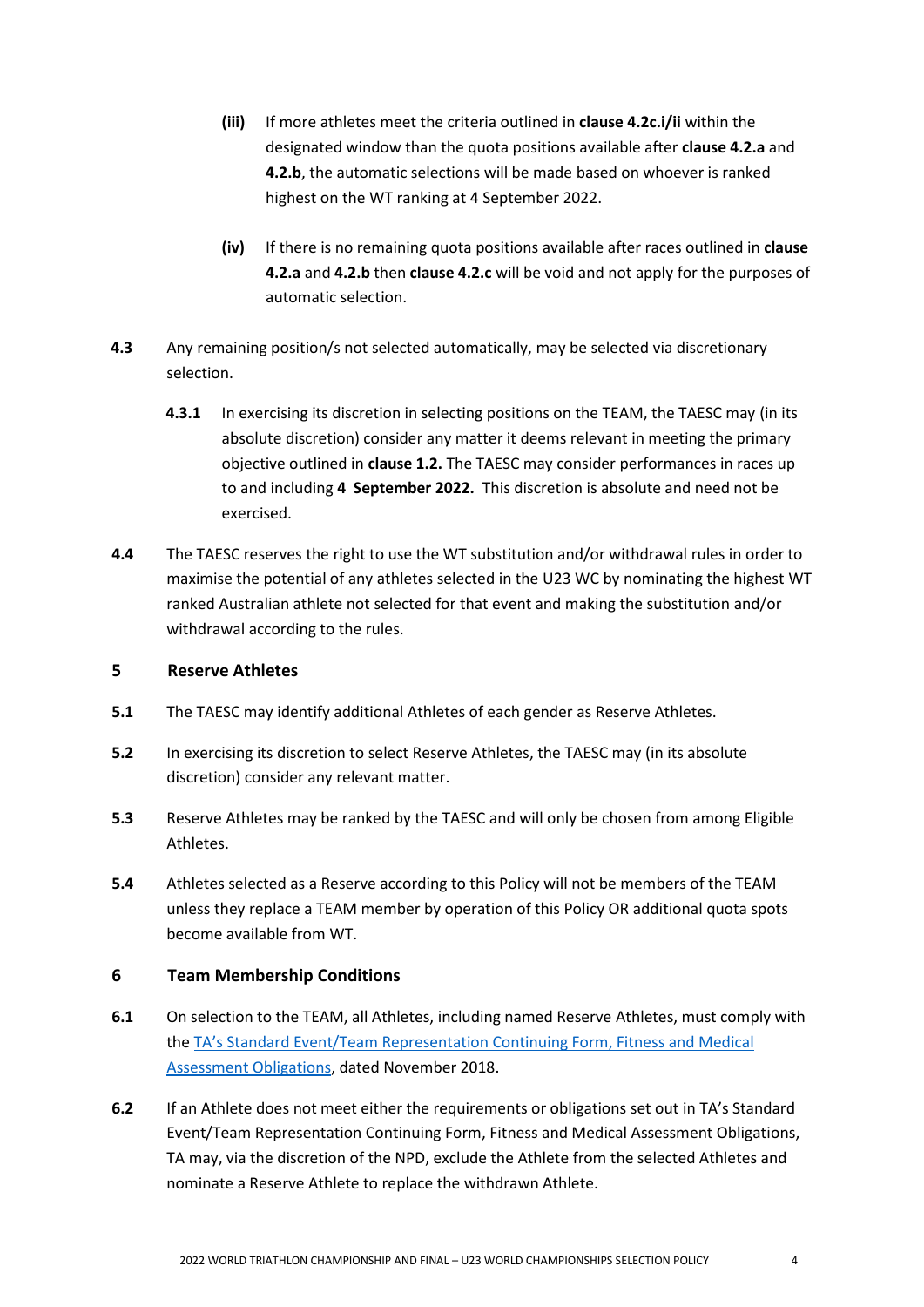### **7 Notification of Selections**

The TEAM for the U23 WC will be notified by TA and announced by TA on or about the week beginning **19 September 2022**.

#### **8 Funding**

Confirmation of support for selected athletes will be advised on or before the announcement of the TEAM.

### **9 Appeals**

An Eligible Athlete, who is not selected, may appeal that decision, under the Triathlon [Australia Appeals Policy,](http://www.triathlon.org.au/Assets/Triathlon+Australia+Digital+Assets/2017+Triathlon+Australia+Appeals+Policy.pdf) dated 2017.

#### **10 Amendments**

The interpretation of this Policy is the sole province of the TA Board. This Policy may be amended at any time by TA if TA is of the opinion that such an amendment is necessary as a result of any change in WT guidelines, or to give effect to the Policy following discovery of a drafting error or oversight, or for any other reason determined to be in the best interests of TA by TA. TA is, and shall not be, responsible or liable in any way to any one as a result of any such amendment. Any amended Policy will be distributed by TA by email to all eligible Athletes and/or posted on the TA website.

#### **11 Governing Law**

This Policy is governed by the laws of the State of New South Wales.

### **12 Policy Enquiries**

It is the athlete's responsibility to read and understand this Policy (and other supporting documents and/or policies).For further clarification relating to this Policy, queries should be directed to the Chair of the TAESC.

### **13 Definitions**

In this Selection Policy, the following words and phrases have the following meanings:

- **13.1 Automatic Selection –** the process of choosing athletes for selection by reason of performance as described in **clause 4.2.**
- **13.2 Discretionary Selection** the process of choosing athletes for selection at the discretion of the TAESC as described in **clause 4.3.**
- **13.3 NPD** National Performance Director and/or their nominated delegate.
- **13.4 Selection** *-* describes the process by which the TAESC may consider the performance of an Athlete, apply its expert opinion, and determine whether the Athlete meets the objective of this Policy.